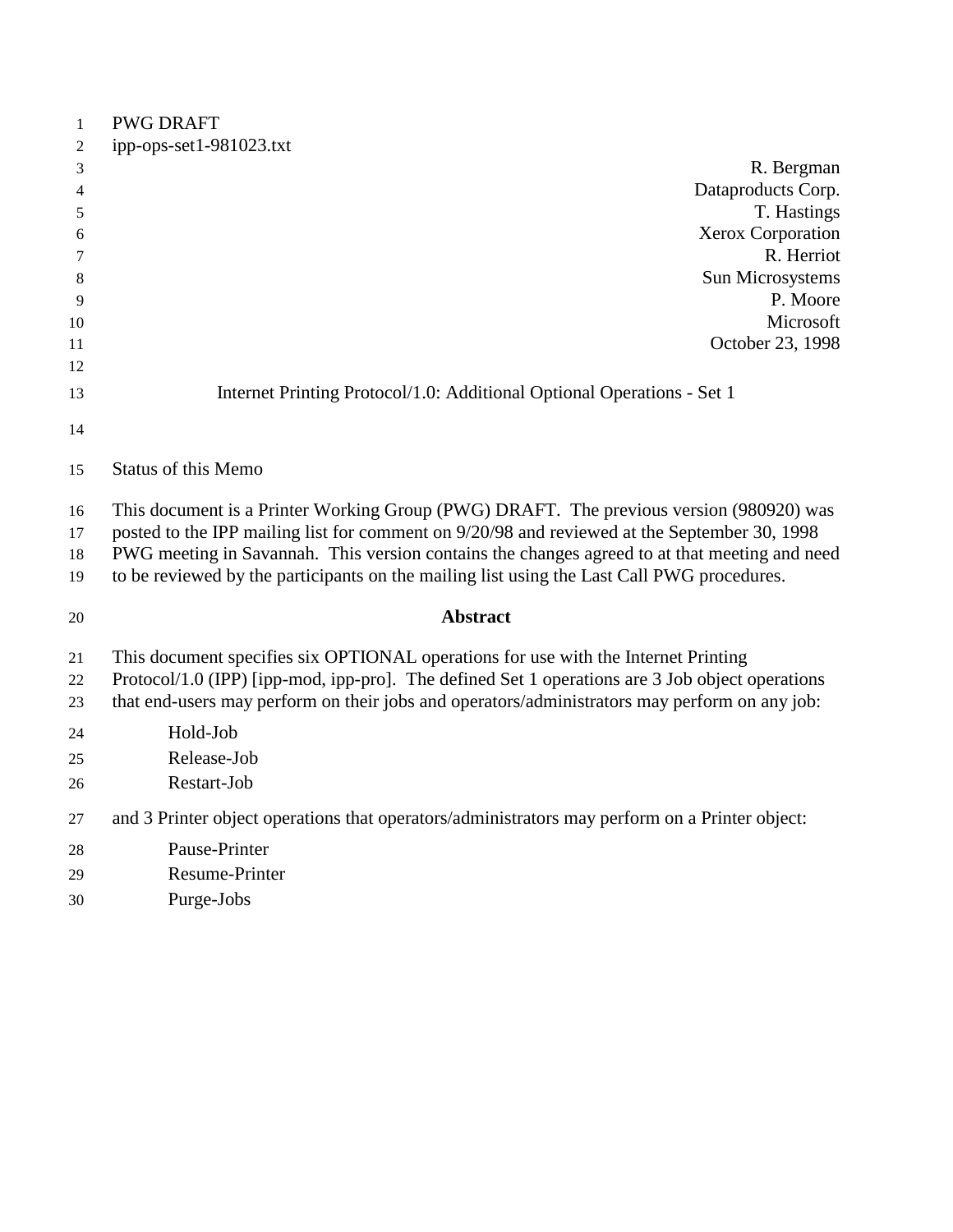| 31 |                                                                                          |   |
|----|------------------------------------------------------------------------------------------|---|
| 32 | <b>Table of Contents</b>                                                                 |   |
| 33 | $\mathbf{1}$                                                                             |   |
| 34 | 2                                                                                        |   |
| 35 |                                                                                          |   |
| 36 | "job-hold-until" (type3 keyword   name(MAX)) operation attribute 3<br>2.1.1              |   |
| 37 |                                                                                          |   |
| 38 |                                                                                          |   |
| 39 | 3<br>Additional "job-state-reasons" and the Job History concept                          |   |
| 40 | 3.1 The "job history" concept                                                            | 7 |
| 41 | 3.2 Add a new 'job-restartable' value to the "job-state-reasons" attribute               | 8 |
| 42 | $\overline{4}$                                                                           |   |
| 43 |                                                                                          |   |
| 44 | Add a new 'moving-to-paused' value to the "printer-state-reasons" attribute  12<br>4.1.1 |   |
| 45 |                                                                                          |   |
| 46 |                                                                                          |   |
| 47 | 5                                                                                        |   |
| 48 | 6                                                                                        |   |
| 49 |                                                                                          |   |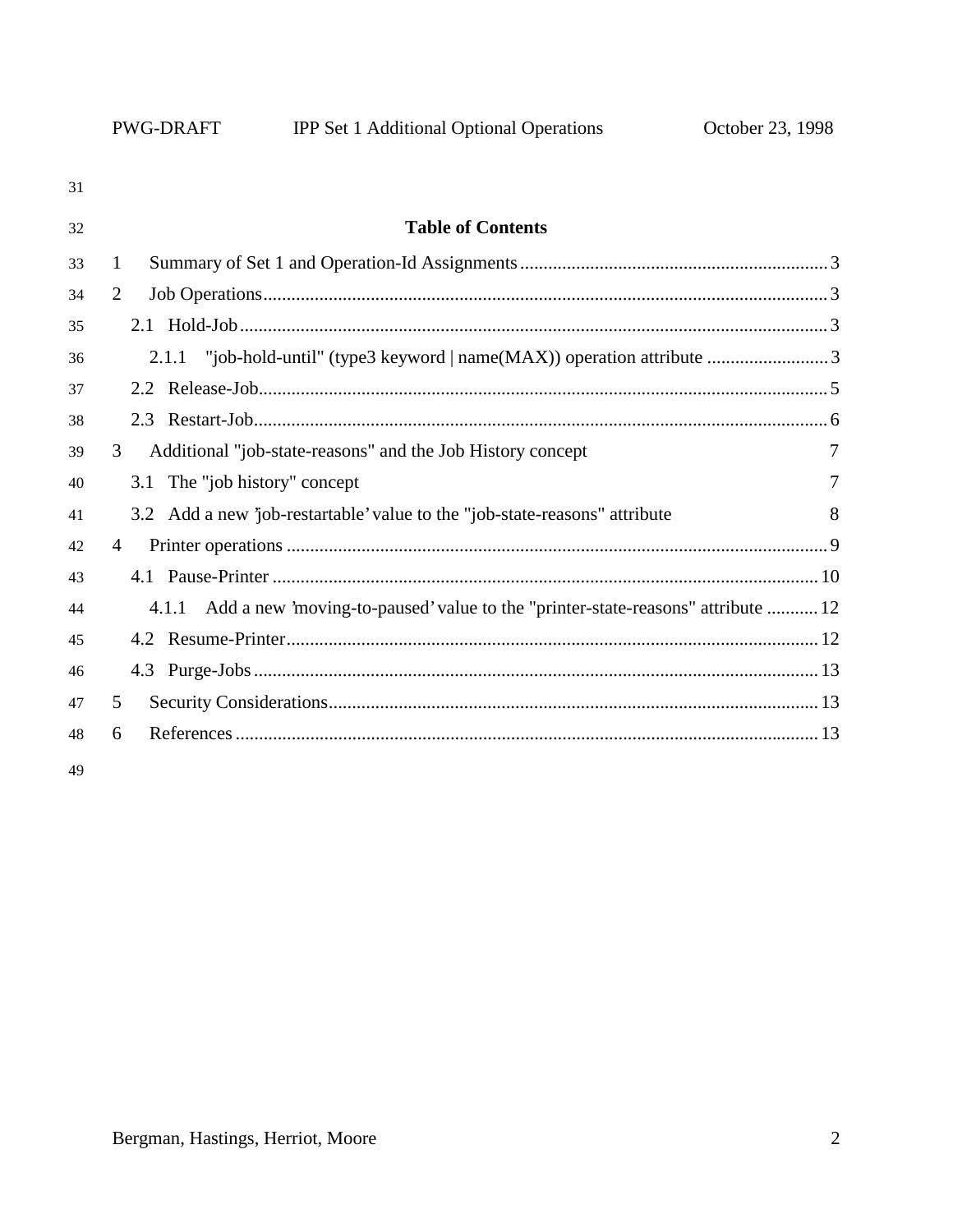# 50 **1 Summary of Set 1 and Operation-Id Assignments**

51 The Set 1 operations are summarized in the following table:

| Operation<br>Name | Operation-<br>Id | Brief description                                                    |  |
|-------------------|------------------|----------------------------------------------------------------------|--|
| Hold-Job          | 0x000C           | Holds a pending job so that it cannot be scheduled for<br>processing |  |
| Release-Job       | 0x000D           | Allows a previously held job to be scheduled for<br>processing       |  |
| Restart-Job       | 0x000E           | Restarts a job as the same job on the same Printer object            |  |
|                   | 0x000F           | Reserved for the future.                                             |  |
| Pause-Printer     | 0x0010           | Stops the device(s) as soon as possible from processing<br>jobs      |  |
| Resume-Printer    | 0x0011           | Resumes the device(s) processing jobs                                |  |
| Purge-Jobs        | 0x0012           | Removes all jobs from the Printer regardless of job state            |  |

52 All of the operations in Set 1 are OPTIONAL for an IPP object to support. Unless the

53 specification of an OPTIONAL operation requires support of another OPTIONAL operation,

54 conforming implementations may support any combination of these operations.

# 55 **2 Job Operations**

56 The job operations in Set 1 are for use by end users on their jobs and by operators and

57 administrators on any jobs. The operation attributes in requests and responses for the job

58 operations are the same as the standard Cancel-Job operation (see [model] 3.3.3). Additional

59 operation attributes are specified that the client MAY supply in a request.

## 60 **2.1 Hold-Job**

61 This operation allows a client to hold a pending job in the queue so that it is not eligible for

62 scheduling. If the Hold-Job operation is supported, then the Release-Job operation MUST be

63 supported, and vice-versa.

## 64 **2.1.1 "job-hold-until" (type3 keyword | name(MAX)) operation attribute**

65 The client OPTIONALLY supplies this attribute. The IPP object MUST support this operation

66 attribute in a Hold-Job request, if it supports the "job-hold-until" Job template attribute in create

67 operations. See [ipp-mod] section 4.2.2. Otherwise, the IPP object NEED NOT support the

68 "job-hold-until" operation attribute in a Hold-Job request. If supplied and supported as specified

69 in the Printer's "job-hold-until-supported" attribute, the IPP object copies the attribute to the Job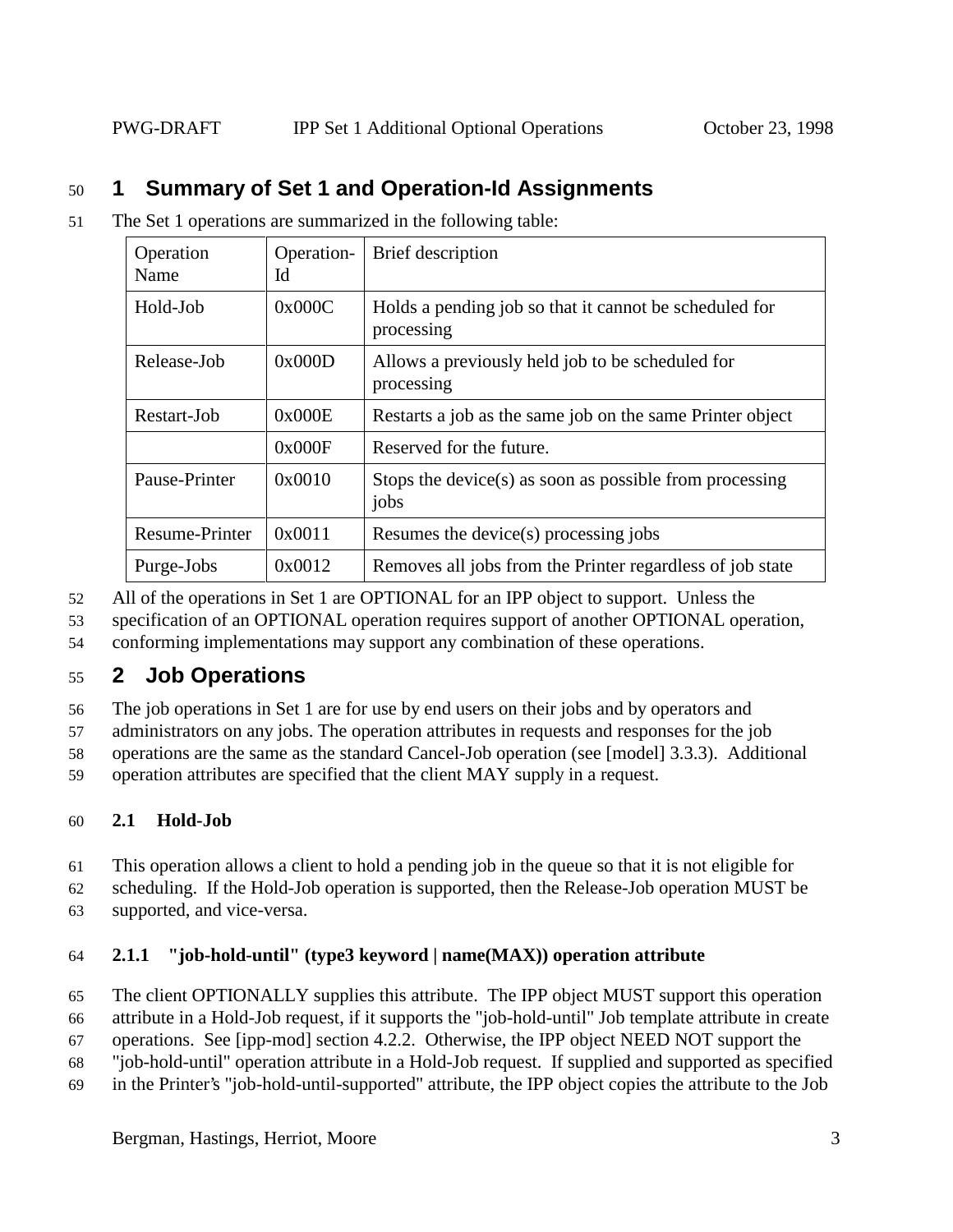object, replacing the job's previous "job-hold-until" attribute, if present, and makes the job a candidate for scheduling during the supplied named time period.

As with all operations, if the client supplies the "job-hold-until" (or any OPTIONAL) Operation

attribute that is unknown or unsupported or the value is unsupported, the IPP object MUST

accept and perform the operation, ignoring the unknown or unsupported operation attribute and

returning the ignored or unsupported attributes and/or values in Group 2 Unsupported Attributes

- (see [ipp-mod] sections 3.3.3.2 and 16.3.6).
- If the client (1) supplies a value that specifies a time period that has already started or the 'no-
- hold' value [ipp-mod 4.2.2] (meaning don't hold the job) and (2) the IPP object supports the "job-

hold-until" operation attribute and there are no other reasons to hold the job, the IPP object

MUST accept the operation and make the job be a candidate for processing immediately (see

[ipp-mod] Section 4.2.2).

The following new keyword value is defined for use with the "job-hold-until" Job Template

attribute in job create operations and the "job-hold-until" operation attribute in Hold-Job and

- Restart-Job operations:
- 'indefinite': the job is held indefinitely, until a client performs a Release-Job or Restart-Job operation
- If the client does not supply a "job-hold-until" operation attribute in the request, the IPP object

MUST populate the job object with a "job-hold-until" attribute with the 'indefinite' value (if IPP

object supports the "job-hold-until" attribute) and hold the job indefinitely, until a client performs

a Release-Job or Restart-Job operation.

The IPP object SHOULD support the "job-hold-until" Job Template attribute for use in job create

- operations with at least the 'indefinite' value, if it supports the Hold-Job operation. Otherwise, a
- client cannot create a job and hold it immediately (without picking some supported time period
- in the future).
- The IPP object MUST accept or reject the request based on the job's current state, transition the job to the indicated new state as follows:

| Current "job-state"  | New "job-state"      | IPP object's response status code and action: |
|----------------------|----------------------|-----------------------------------------------|
| 'pending'            | 'pending-held'       | 'successful-ok' See Note 1                    |
| 'pending'            | 'pending'            | 'successful-ok' See Note 2                    |
| 'pending-held'       | 'pending-held'       | 'successful-ok' See Note 1                    |
| 'pending-held'       | 'pending'            | 'successful-ok' See Note 2                    |
| 'processing'         | 'processing'         | 'client-error-not-possible'                   |
| 'processing-stopped' | 'processing-stopped' | 'client-error-not-possible'                   |
| 'completed'          | 'completed'          | 'client-error-not-possible'                   |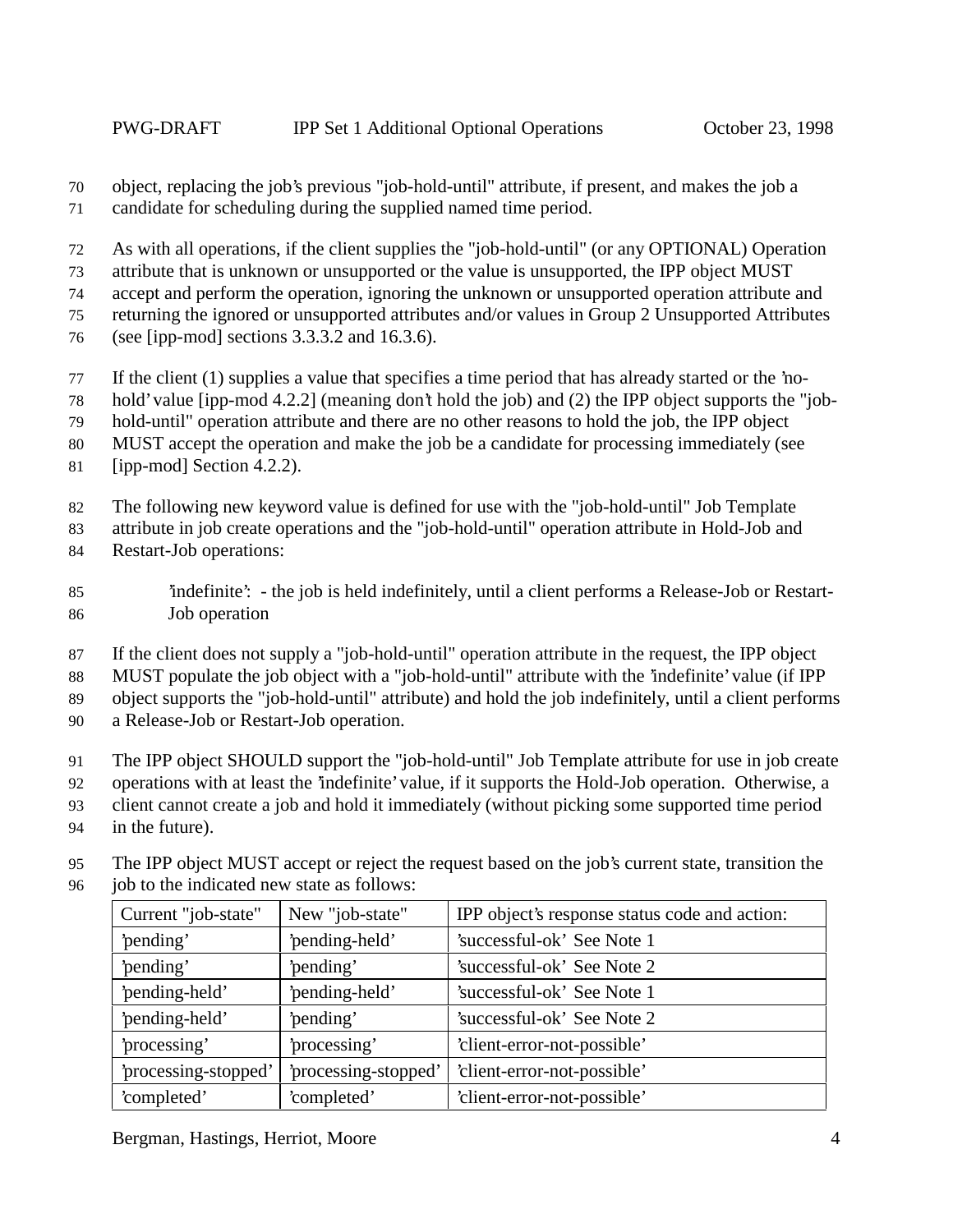| 'canceled' | 'canceled | 'client-error-not-possible' |
|------------|-----------|-----------------------------|
| 'aborted'  | 'aborted' | 'client-error-not-possible' |

 Note 1: If the OPTIONAL "job-state-reasons" attribute is supported and if the implementation supports multiple reasons for a job to be in the 'pending-held' state, the IPP object MUST add the

'job-hold-until-specified' value to the job's "job-state-reasons" attribute.

Note 2: If the IPP object supports the "job-hold-until" operation attribute, but the specified time

period has already started (or is the 'no-hold' value) and there are no other reasons to hold the job,

the IPP object MUST make the job be a candidate for processing immediately (see [ipp-mod]

Section 4.2.2) by putting the job in the 'pending' state.

Note: In order to keep the Hold-Job operation simple, such a request is rejected when the job is

in the 'processing' or 'processing-stopped' states. If an operation is needed to hold jobs while in

these states, it will be added as an additional operation, rather than overloading the Hold-Job

operation. Then it is clear to clients by querying the Printer object's "operations-supported" [ipp-

 mod 4.4.13] and the Job object's "job-state" [ipp-mod 4.3.7] attributes which operations are possible.

*Access Rights:* The requesting user must either be the submitter of the job or an operator or

administrator of the Printer object (see [ipp-mod] Section 1). Otherwise, the IPP object MUST

reject the operation and return: 'client-error-forbidden', 'client-error-not-authenticated', or 'client-

error-not-authorized' as appropriate.

#### **2.2 Release-Job**

This operation allows a client to release a previously held job so that it is again eligible for

scheduling. This operation removes the "job-hold-until" job attribute, if present, from the job

- object that had been supplied in the create or most recent Hold-Job or Restart-Job operation and
- remove its effect on the job.
- If the Hold-Job operation is supported, then the Release-Job operation MUST be supported, and vice-versa.
- If the OPTIONAL "job-state-reasons" attribute is supported, the IPP object MUST remove the
- 'job-hold-until-specified' value from the job's "job-state-reasons" attribute, if present.
- The IPP object MUST accept or reject the request based on the job's current state, transition the
- job to the indicated new state as follows:

| Current "job-state"  | New "job-state"      | IPP object's response status code and action: |
|----------------------|----------------------|-----------------------------------------------|
| 'pending'            | 'pending'            | 'successful-ok' No effect on the job.         |
| 'pending-held'       | 'pending-held'       | 'successful-ok' See Note 1                    |
| 'pending-held'       | 'pending'            | 'successful-ok'                               |
| 'processing'         | 'processing'         | 'successful-ok' No effect on the job.         |
| 'processing-stopped' | 'processing-stopped' | 'successful-ok' No effect on the job.         |

Bergman, Hastings, Herriot, Moore 5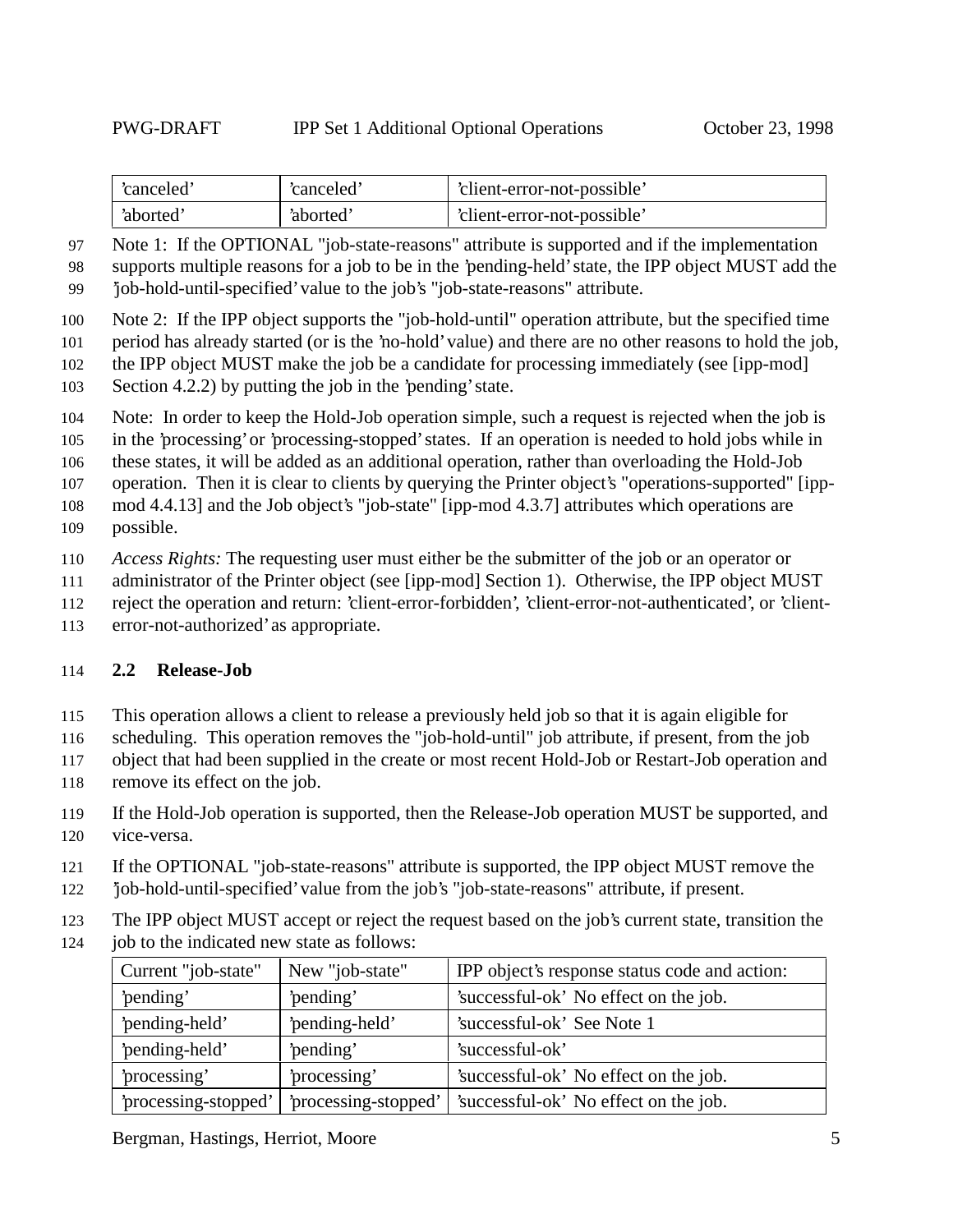| 'completed' | 'completed' | 'client-error-not-possible' |
|-------------|-------------|-----------------------------|
| 'canceled'  | 'canceled'  | 'client-error-not-possible' |
| 'aborted'   | 'aborted'   | 'client-error-not-possible' |

Note 1: If there are other reasons to keep the job in the 'pending-held' state, such as 'resources-

are-not-ready', the job remains in the 'pending-held' state. Thus the 'pending-held' state is not just

for jobs that have the 'job-hold-until' applied to them, but are for any reason to keep the job from

 being a candidate for scheduling and processing, such as 'resources-are-not-ready'. See the "job-hold-until" attribute ([ipp-mod] Section 4.2.2).

*Access Rights:* The requesting user must either be the submitter of the job or an operator or

administrator of the Printer object. Otherwise, the IPP object MUST reject the operation and

return: 'client-error-forbidden', 'client-error-not-authenticated', or 'client-error-not-authorized' as

appropriate.

#### **2.3 Restart-Job**

This operation allows a client to restart a job that is retained in the queue after processing has

completed. As an implementation option, a job in the 'processing' and/or 'processing-stopped'

states MAY be restarted.

The job is moved to the 'pending' job state and restarts at the beginning on the same IPP Printer

object with the same attribute values. The Job Description attributes that accumulate job

progress, such as "job-impressions-completed", "job-media-sheets-completed", and "job-k-

octets-processed", MUST be reset to 0 so that they give an accurate record of the job from its

restart point. The job object MUST continue to use the same "job-uri" and "job-id" attribute

values.

#### **2.3.1 "job-hold-until" (type3 keyword | name(MAX)) operation attribute**

The client OPTIONALLY supplies this attribute. The IPP object MUST support this operation

attribute in a Restart-Job request, if it supports the "job-hold-until" Job template attribute in

147 create operations. See [ipp-mod] section 4.2.2. Otherwise, the IPP object NEED NOT support

the "job-hold-until" operation attribute in a Restart-Job request. If supplied and supported, the

 IPP object copies the attribute to the Job object, replacing the job's previous "job-hold-until" attribute, if present, and makes the job a candidate for scheduling during the supplied named time

period.

 See Section 2.1.1 for the common semantics of the "job-hold-until" operation attribute for the Hold-Job operation and Restart-Job operation.

 Note: In the future an OPTIONAL Modify-Job operation may be specified that allows the client to modify other attributes before releasing the restarted job.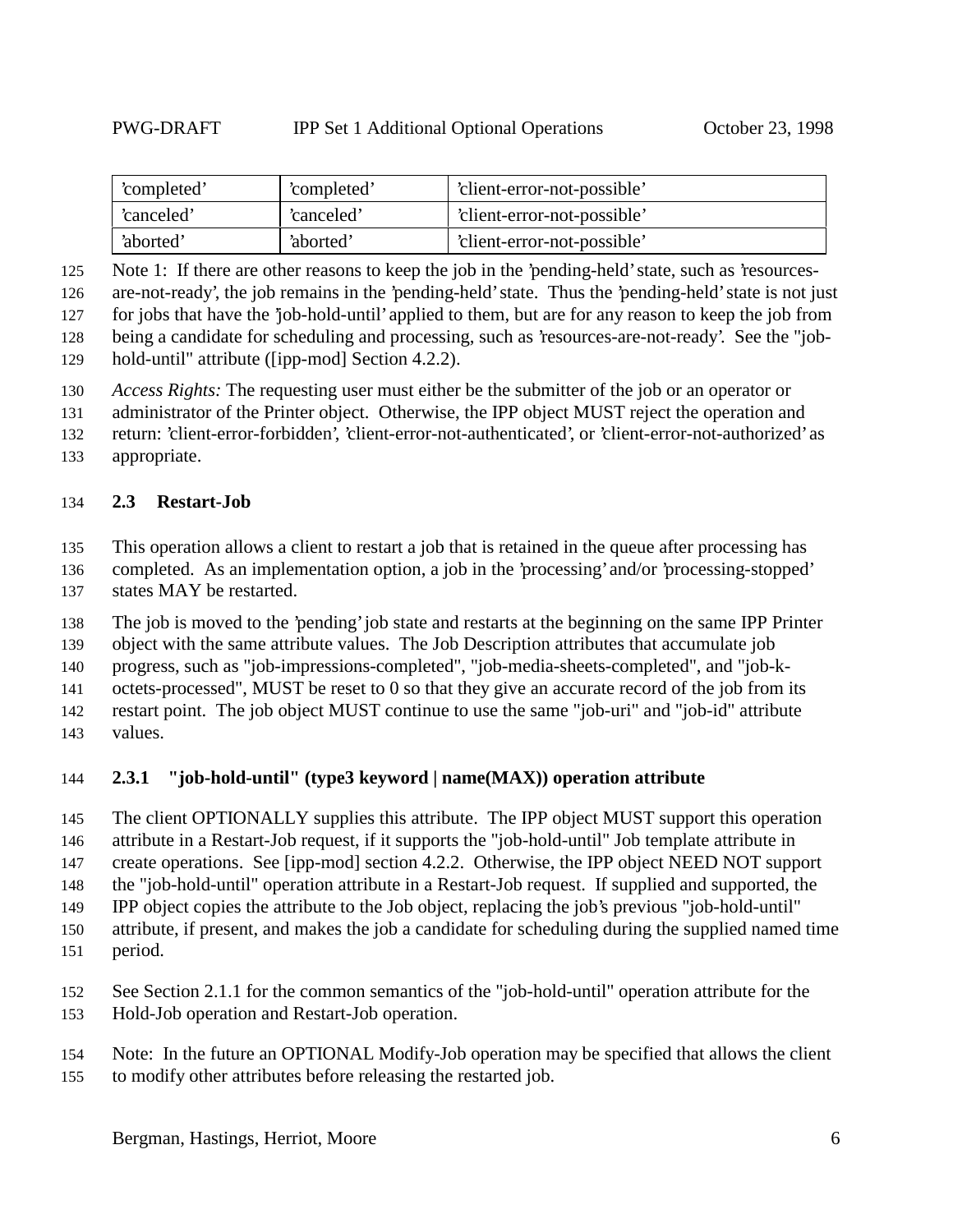The IPP object MUST accept or reject the request based on the job's current state, transition the

job (or new job, depending on implementation) to the indicated new state as follows:

| New "job-state"<br>Current "job-state" |                      | IPP object's response status code and action:    |
|----------------------------------------|----------------------|--------------------------------------------------|
| 'pending'                              | 'pending'            | 'client-error-not-possible'.                     |
| 'pending-held'                         | 'pending-held'       | 'client-error-not-possible'.                     |
| 'processing'                           | 'pending'            | OPTION 1: 'successful-ok' - job is started over. |
|                                        |                      | See Note 1.                                      |
| processing'                            | 'processing'         | OPTION 2: 'client-error-not-possible'.           |
| 'processing-stopped'                   | 'pending'            | OPTION 1: 'successful-ok' - job is started over. |
|                                        |                      | See Note 1                                       |
| 'processing-stopped'                   | 'processing-stopped' | OPTION 2: 'client-error-not-possible'.           |
| 'completed'                            | 'pending'            | 'successful-ok' - job is started over.           |
| 'canceled'                             | 'pending'            | 'successful-ok' - job is started over.           |
| 'aborted'                              | 'pending'            | 'successful-ok' - job is started over.           |

Note 1: For OPTION 1, the IPP object SHOULD indicate to clients that a Restart-Job operation

 is possible while the job is in the 'processing' and/or 'processing-stopped' states, by populating the job's "job-state-reasons" attribute with the 'job-restartable' value.

*Access Rights:* The requesting user must either be the submitter of the job or an operator or

 administrator of the Printer object. Otherwise, the IPP object MUST reject the operation and return: 'client-error-forbidden', 'client-error-not-authenticated', or 'client-error-not-authorized' as

appropriate.

# **3 The Job History concept and additional "job-state-reasons"**

This section explains the so-called Printer object's "job-history" that contains the recently

completed, canceled, and aborted jobs. This section also specifies the 'job-restartable' value of

the "job-state-reasons" Job Description attribute for use with the Restart-Job operations.

## **3.1 The "job history" concept**

When a job is completed, canceled, or aborted, the IPP Printer object MAY retain the job with its

document data in a restartable condition using the Restart-Job operation for an implementation-

defined time period which may be zero seconds. If the IPP object supports the "job-state-

reasons" attribute and the Restart-Job operation, then it SHOULD indicate that such jobs are

restartable by adding the 'job-restartable' value to the job's "job-state-reasons" attribute (see

Section 3.2) during that implementation-defined time period.

After the implementation-defined restartable time period expires, the Printer object deletes the

document data for the job and the job becomes part of the "job history". The Print object MAY

also delete any number of the job attributes. Since the job is no longer restartable, the Printer

Bergman, Hastings, Herriot, Moore 7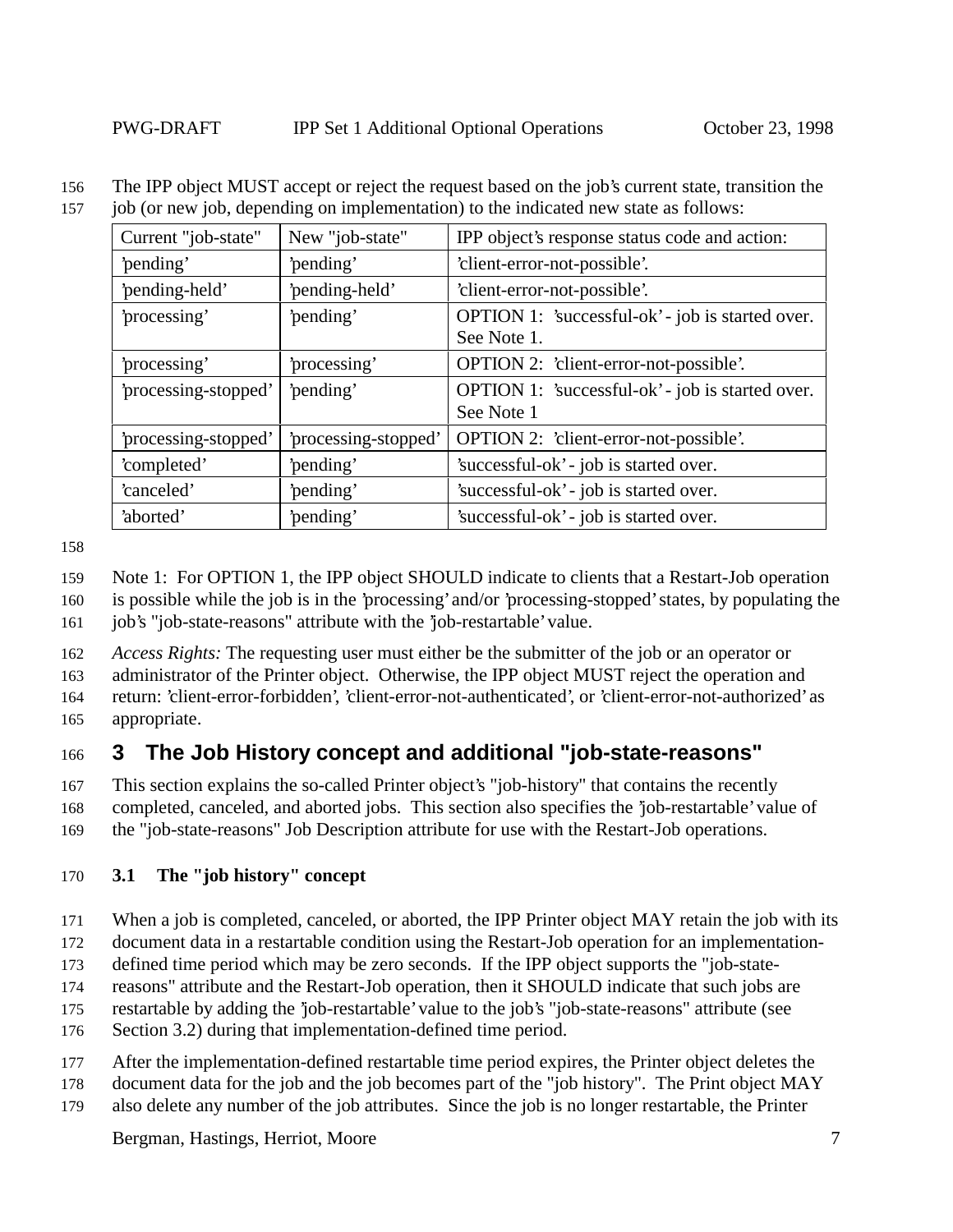object MUST remove the 'job-restartable' value from the job's "job-state-reasons" attribute, if

supported. Clients are able to query jobs in the Printer object's "job history" using Get-Job-

Attributes and Get-Jobs operations.

Subsequently, the IPP Printer removes jobs from its "job history" in an implementation-defined

manner, such as after a fixed time period (which MAY be zero seconds) or when the number of

jobs exceeds a fixed number. Thereupon, the job can no longer be queried using the Get-Job-

Attributes and Get-Jobs operations and the IPP object returns the 'client-error-not-found' or

'client-error-gone' as appropriate.

## **3.2 Add a new 'job-restartable' value to the "job-state-reasons" attribute**

 The following new keyword value is specified for use with the "job-state-reasons" Job Description attribute and the Restart-Job operation (see Section 2.3):

 'job-restartable' - This job is currently able to be restarted using the Restart-Job operation. With which job states this values is used depends on implementation, i.e., OPTION 1 vs. OPTION 2 in the job state transition table in Section 2.3. Whenever the IPP object will reject a Restart-Job operation for the job with the 'client-error-not-possible' error status code because the job is not restartable, the IPP object MUST remove this value from the job's "job-state-reasons" attribute.

 For example, after a job is completed (job state is 'completed', 'aborted', or 'canceled), the implementation MAY retain the job in a restartable condition for an implementation- defined time period. When that time elapses, an implementation MAY delete the document data, but MAY retain some or all of the job attributes as a "job history" for an additional implementation-defined time period. During this second time period, the implementation removes the 'job-restartable' value from the job's "job-state-reasons" attribute, since the job can no longer be restarted.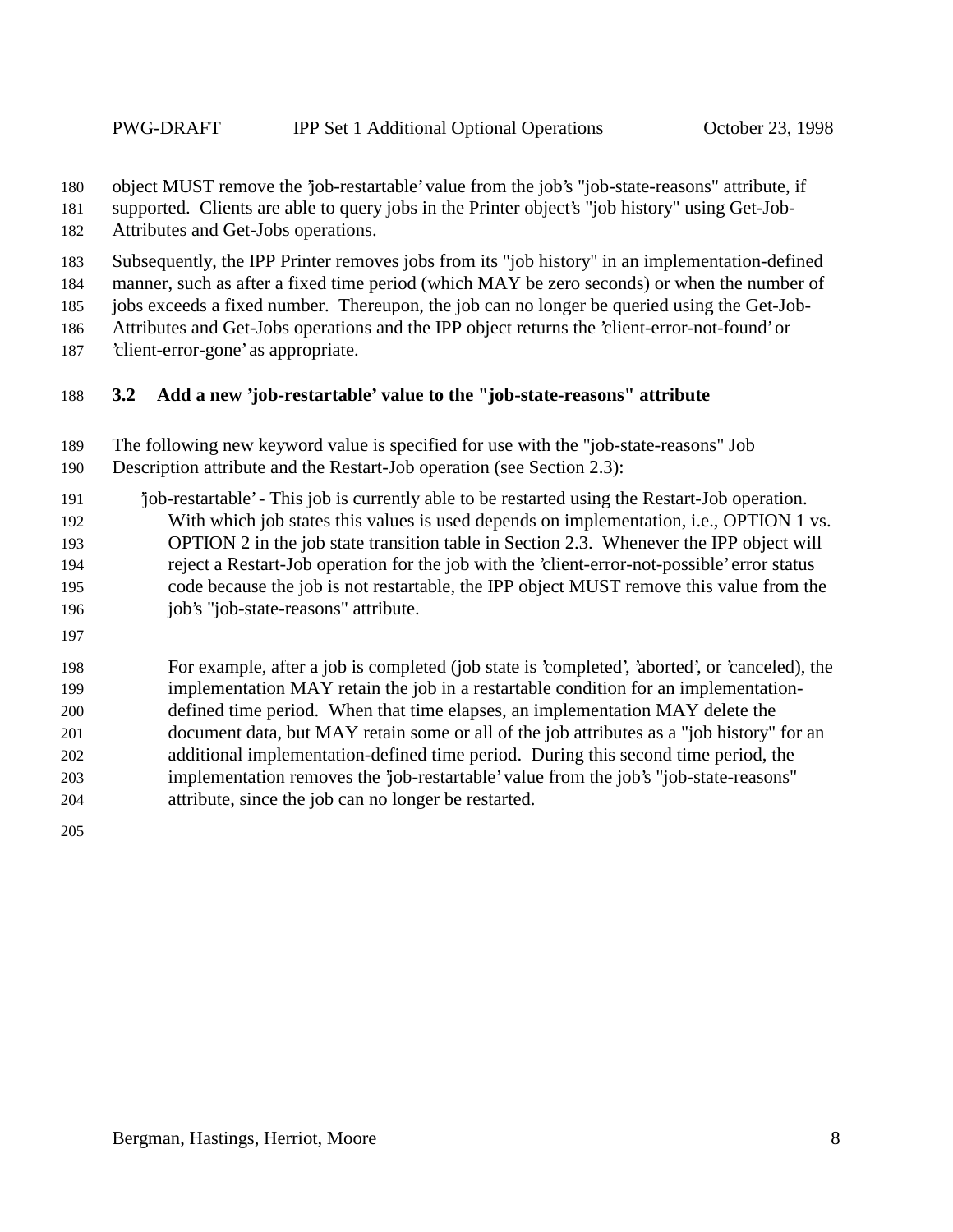PWG-DRAFT IPP Set 1 Additional Optional Operations October 23, 1998

#### **4 Printer operations**

 The printer operations in Set 1 are for use by operators and administrators of each Printer object. The following figure is copied from [ipp-mod] with the addition of the following arrow:

```
209 any****>
```
indicating an additional source of job submission using IPP or any other job submission protocol

that passes to the device but does NOT pass through the IPP Printer object in question.

Legend:

```
213
214 ##### indicates a Printer object which is
215 either embedded in an output device or is
216 hosted in a server. The Printer object
217 might or might not be capable of queuing/spooling.
218
219 any indicates any network protocol or direct
220 connect, including IPP
221
222 embedded printer:
223 output device
224 any****>+---------------+
225 O +--------+ | ########### |
226 /|\ | client |------------IPP------------># Printer # |
227 / \ +--------+
228 | ########### |
229 +---------------+
230
231 hosted printer:
232 any****>+---------------+
233 O +--------+ ########### | |
234 /|\rangle | client |--IPP--># Printer #-any->| output device |
235 / \ +--------+ # Object # | |
236 ########### +---------------+
237
238
239 any****>+---------------+
240 fan out:
241 +-->| output device |
242 any/ \vert243 O +--------+ ########### / +---------------+
244 /|\ | client |-IPP-># Printer #--*
245 / \ +--------+ # Object # \ +---------------+
246 ########### any\ | |
247 +-->| output device |
248 \qquad \qquad249 +---------------+
```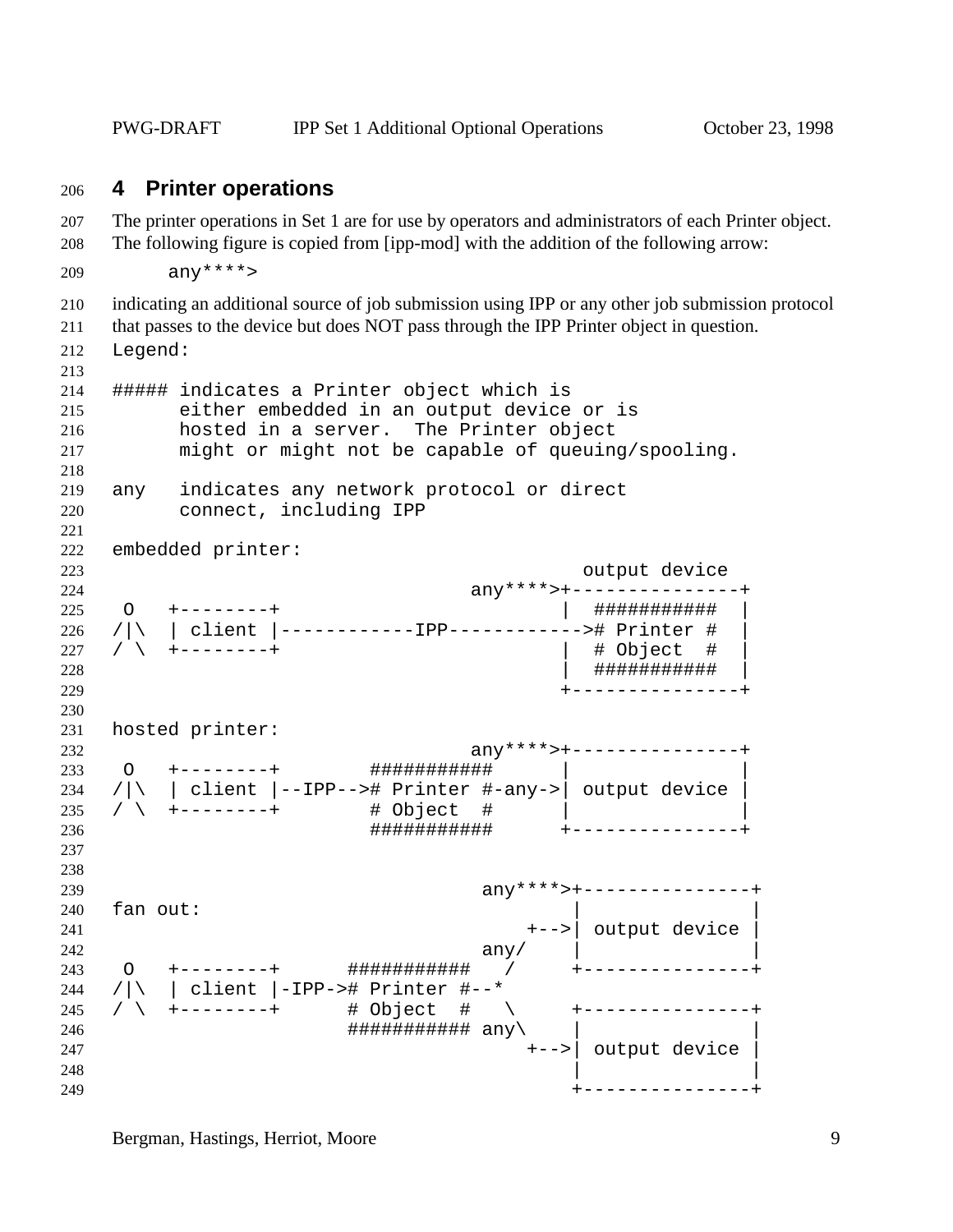|     | <b>PWG-DRAFT</b>                                                                      | <b>IPP Set 1 Additional Optional Operations</b>                                             | October 23, 1998 |  |  |  |
|-----|---------------------------------------------------------------------------------------|---------------------------------------------------------------------------------------------|------------------|--|--|--|
| 250 | The operation attributes for the Printer operation requests are as follows:-          |                                                                                             |                  |  |  |  |
| 251 | Group 1: Operation Attributes                                                         |                                                                                             |                  |  |  |  |
| 252 |                                                                                       | Natural Language and Character Set:                                                         |                  |  |  |  |
| 253 |                                                                                       | The "attributes-charset" and "attributes-natural-language" attributes as described in       |                  |  |  |  |
| 254 |                                                                                       | section $3.1.4.1$ of [ipp-mod].                                                             |                  |  |  |  |
| 255 |                                                                                       |                                                                                             |                  |  |  |  |
| 256 | Target:                                                                               |                                                                                             |                  |  |  |  |
| 257 |                                                                                       | The "printer-uri" (uri) operation attribute which is the target for this operation as       |                  |  |  |  |
| 258 |                                                                                       | described in section 3.1.5 of [ipp-mod].                                                    |                  |  |  |  |
| 259 |                                                                                       |                                                                                             |                  |  |  |  |
| 260 | <b>Requesting User Name:</b>                                                          |                                                                                             |                  |  |  |  |
| 261 |                                                                                       | The "requesting-user-name" (name(MAX)) attribute SHOULD be supplied by the client           |                  |  |  |  |
| 262 | as described in section 8.3 of [ipp-mod].                                             |                                                                                             |                  |  |  |  |
| 263 | The operation attributes for the Printer operation responses are as follows:          |                                                                                             |                  |  |  |  |
| 264 | Group 1: Operation Attributes                                                         |                                                                                             |                  |  |  |  |
| 265 | <b>Status Message:</b>                                                                |                                                                                             |                  |  |  |  |
| 266 | In addition to the REQUIRED status code returned in every response, the response      |                                                                                             |                  |  |  |  |
| 267 | OPTIONALLY includes a "status-message" (text) operation attribute as described in     |                                                                                             |                  |  |  |  |
| 268 |                                                                                       | section 3.1.6 of [ipp-mod].                                                                 |                  |  |  |  |
| 269 |                                                                                       |                                                                                             |                  |  |  |  |
| 270 |                                                                                       | Natural Language and Character Set:                                                         |                  |  |  |  |
| 271 | The "attributes-charset" and "attributes-natural-language" attributes as described in |                                                                                             |                  |  |  |  |
| 272 |                                                                                       | section $3.1.4.2$ of [ipp-mod].                                                             |                  |  |  |  |
| 273 |                                                                                       |                                                                                             |                  |  |  |  |
| 274 | Group 2: Unsupported Attributes                                                       |                                                                                             |                  |  |  |  |
| 275 |                                                                                       | This is a set of Operation attributes supplied by the client (in the request) that are not  |                  |  |  |  |
| 276 |                                                                                       | supported by the Printer object or that conflict with one another (see sections 3.2.1.2 and |                  |  |  |  |
| 277 | $16$ ).                                                                               |                                                                                             |                  |  |  |  |
| 278 |                                                                                       |                                                                                             |                  |  |  |  |
| 279 |                                                                                       |                                                                                             |                  |  |  |  |
| 280 | <b>Pause-Printer</b><br>4.1                                                           |                                                                                             |                  |  |  |  |

 This operation allows a client to stop the Printer object from scheduling jobs on all its devices. Depending on implementation, the Pause-Printer operation MAY also stop the Printer from processing the current job or jobs. Any job that is currently being printed is either stopped as soon as the implementation permits or is completed, depending on implementation. The Printer object MUST still accept create operations to create new jobs, but MUST prevent any jobs from entering the 'processing' state.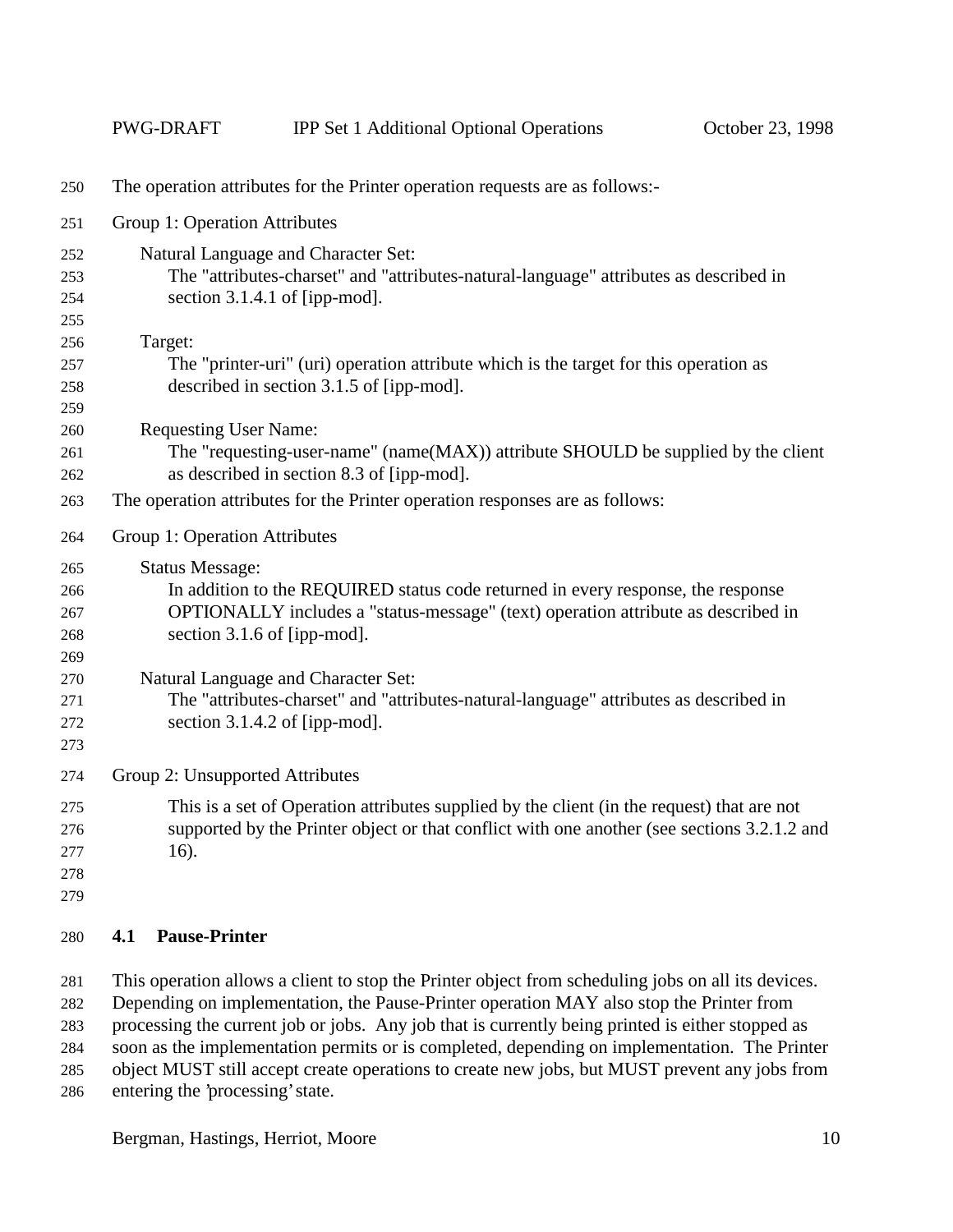287 If the Pause-Printer operation is supported, then the Resume-Printer operation MUST be 288 supported, and vice-versa.

289 The IPP Printer stops the current job(s) on its device(s) that were in the 'processing' or

290 'processing-stopped' states as soon as the implementation permits. If the implementation

291 supports the "printer-state-reasons" attribute and the devices will take appreciable time to stop,

292 the IPP Printer adds the 'moving-to-paused' value to the Printer object's "printer-state-reasons"

293 attribute. When the device(s) have all stopped, the IPP Printer transitions the Printer object to the

294 'stopped' state, removes the 'moving-to-paused' value, if present, and adds the 'paused' value to

295 the Printer object's "printer-state-reasons" attribute.

296 When the current job(s) complete that were in the 'processing' state, the IPP Printer transitions

297 them to the 'completed' state. When the current job(s) stop in mid processing that were in the

298 'processing' state, the IPP Printer transitions them to the 'processing-stopped' state and, if the

299 "job-state-reasons" attribute is supported, adds the 'printer-stopped' value to the job's "job-state-

300 reasons" attribute.

301 Note: for any jobs that are 'pending' or 'pending-held', the 'printer-stopped' value of the jobs'

302 "job-state-reasons" attribute also applies. However, the IPP Printer NEED NOT update those

303 job's "job-state-reasons" attributes and only need return the 'printer-stopped' value when those

304 jobs are queried (so-called "lazy evaluation").

305 Whether the Pause-Printer operation affects jobs that were submitted to the device from other

306 sources than the IPP Printer object (see the any\*\*\*> arrow in the figure above) in the same

307 way that the Pause-Printer operation affects jobs that were submitted to the IPP Printer object

308 using IPP, depends on implementation, i.e., on whether the IPP protocol is being used as a

309 universal management protocol or just to manage IPP jobs, respectively.

310 The IPP Printer MUST accept the request in any state, transition the Printer to the indicated new

311 "printer-state" before returning as follows:

| Current         | <b>New</b>      | "printer-  | IPP Printer's response status code and action:    |
|-----------------|-----------------|------------|---------------------------------------------------|
| "printer-state" | "printer-state" | state-     |                                                   |
|                 |                 | reasons"   |                                                   |
| 'idle'          | 'stopped'       | paused'    | 'successful-ok'                                   |
| processing'     | processing'     | moving-to- | OPTION 1: 'successful-ok';                        |
|                 |                 | paused'    | Later, when all output has stopped, the "printer- |
|                 |                 |            | state" becomes 'stopped', and the 'paused' value  |
|                 |                 |            | replaces the 'moving-to-paused' value in the      |
|                 |                 |            | "printer-state-reasons" attribute                 |
| processing'     | 'stopped'       | paused'    | OPTION 2: 'successful-ok';                        |
|                 |                 |            | all output stopped immediately                    |
| 'stopped'       | 'stopped'       | paused'    | 'successful-ok'                                   |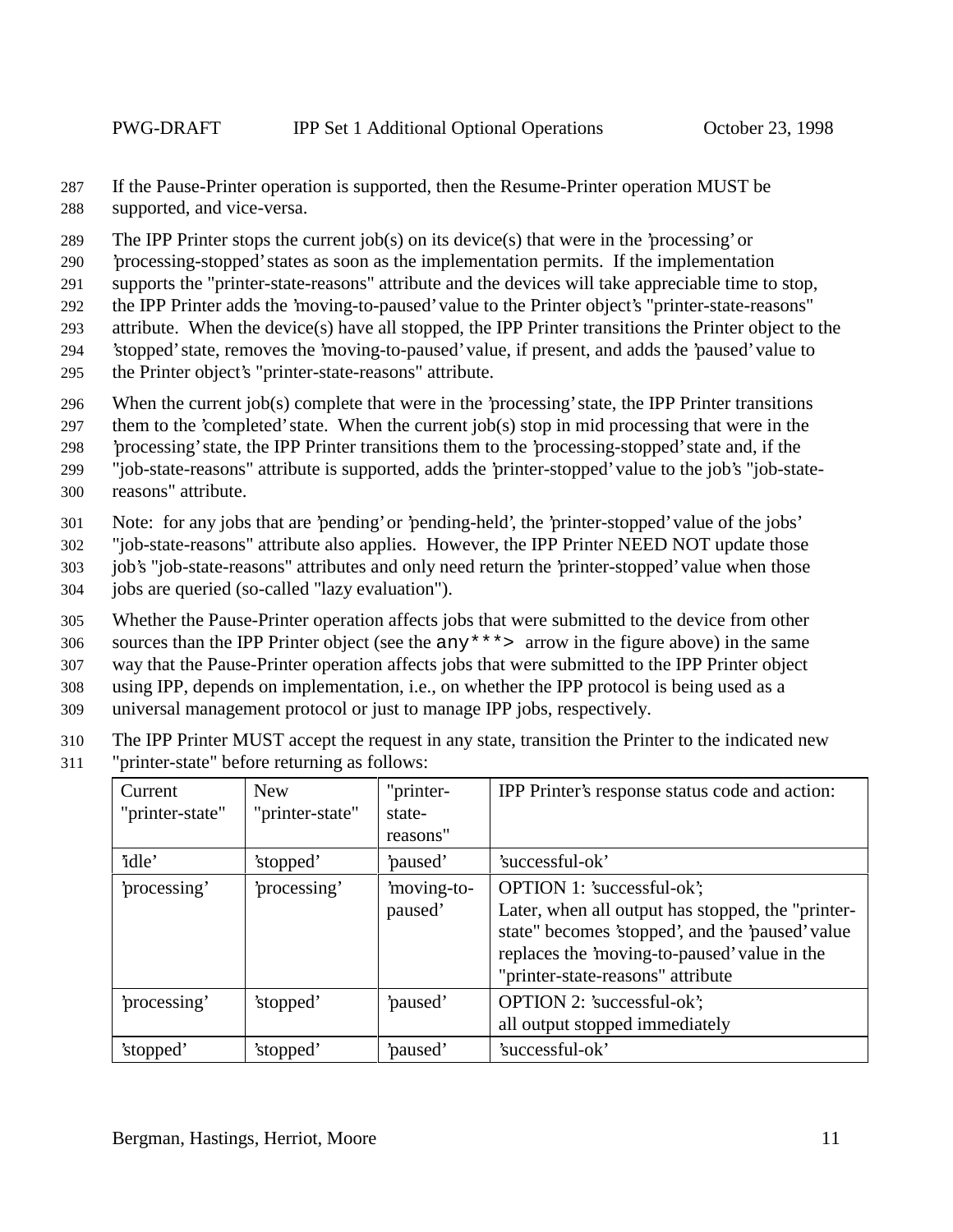*Access Rights:* The requesting user must be an operator or administrator of the Printer object.

Otherwise, the IPP Printer MUST reject the operation and return: 'client-error-forbidden', 'client-

error-not-authenticated', or 'client-error-not-authorized' as appropriate.

### **4.1.1 Add a new 'moving-to-paused' value to the "printer-state-reasons" attribute**

- The following new keyword value is specified for use with the "printer-state-reasons" Printer Description attribute:
- 'moving-to-paused': The Printer object's operator or administrator has paused the Printer object using the Pause-Printer operation or other means, but it has not yet stopped producing output. When all the devices stop producing output, the Printer object MUST replace this value with the 'paused' value.

## **4.2 Resume-Printer**

- This operation allows a client to resume the Printer object scheduling jobs on all its devices. If
- the Printer object supports the "printer-state-reasons" attribute, it MUST remove the 'paused' and
- 'moving-to-paused' values from the Printer object's "printer-state-reasons" attribute, if present. If
- there are no other reasons to keep a device paused (such as media-jam), the IPP Printer
- transitions itself to the 'processing' or 'idle' states, depending on whether there are jobs to be
- processed or not, respectively, and the device(s) resume processing jobs.
- If the Pause-Printer operation is supported, then the Resume-Printer operation MUST be
- supported, and vice-versa.
- The IPP Printer removes the 'printer-stopped' value from any job's "job-state-reasons" attributes contained in that Printer.
- The IPP Printer MUST accept the request in any state, transition the Printer object to the
- indicated new state as follows:

| Current<br>"printer-state" | New "printer-state" | IPP Printer's response status code and action:              |
|----------------------------|---------------------|-------------------------------------------------------------|
| 'idle'                     | 'idle'              | 'successful-ok'                                             |
| 'processing'               | 'processing'        | 'successful-ok'                                             |
| 'stopped'                  | 'processing'        | 'successful-ok';<br>when there are jobs to be processed     |
| 'stopped'                  | 'idle'              | 'successful-ok';<br>when there are no jobs to be processed. |

- *Access Rights:* The requesting user must be an operator or administrator of the Printer object.
- Otherwise, the IPP Printer MUST reject the operation and return: 'client-error-forbidden', 'client-
- error-not-authenticated', or 'client-error-not-authorized' as appropriate.